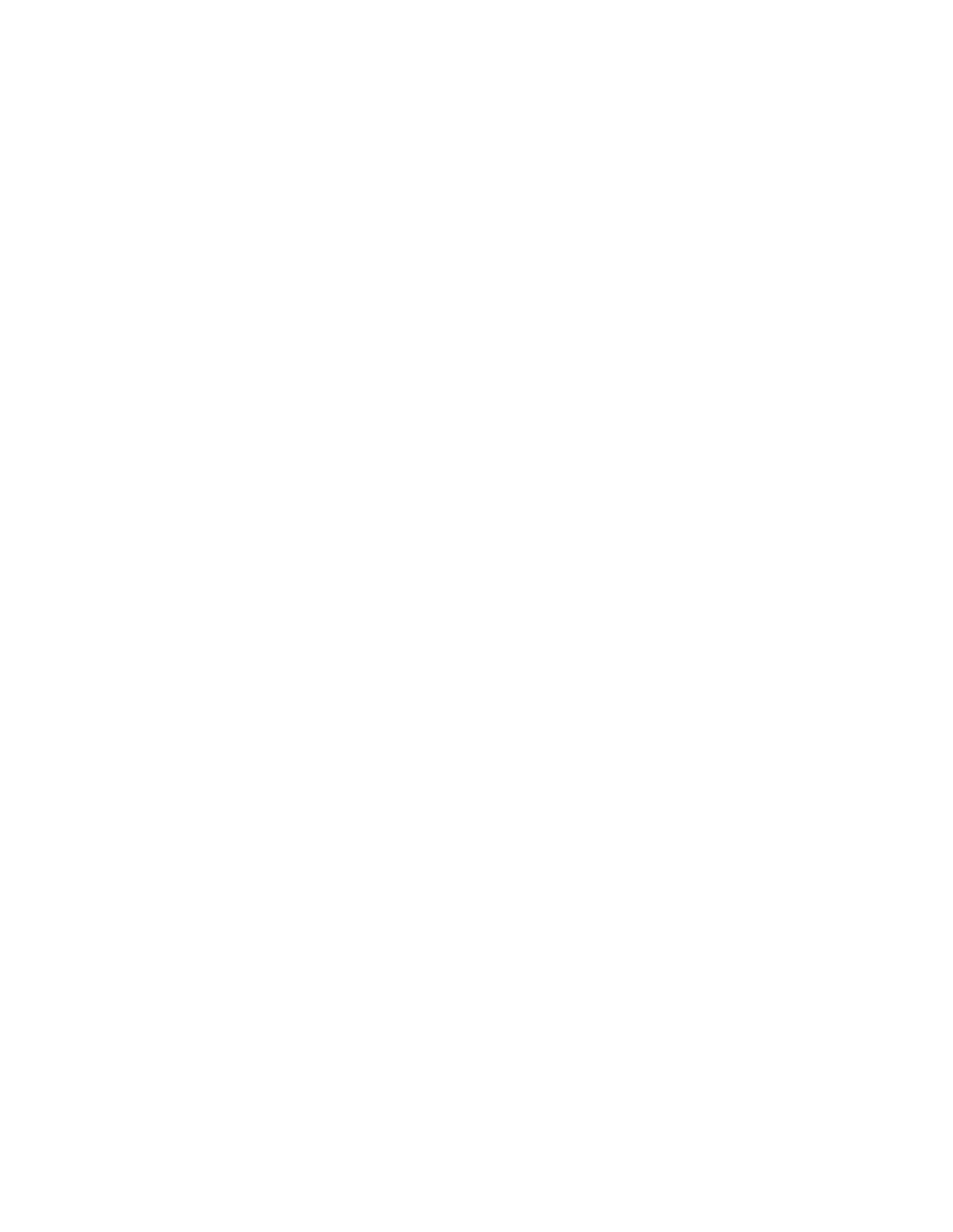## Table of Contents

| <b>Contents</b> |  |
|-----------------|--|
|                 |  |
|                 |  |
|                 |  |
|                 |  |
|                 |  |
|                 |  |
|                 |  |
|                 |  |

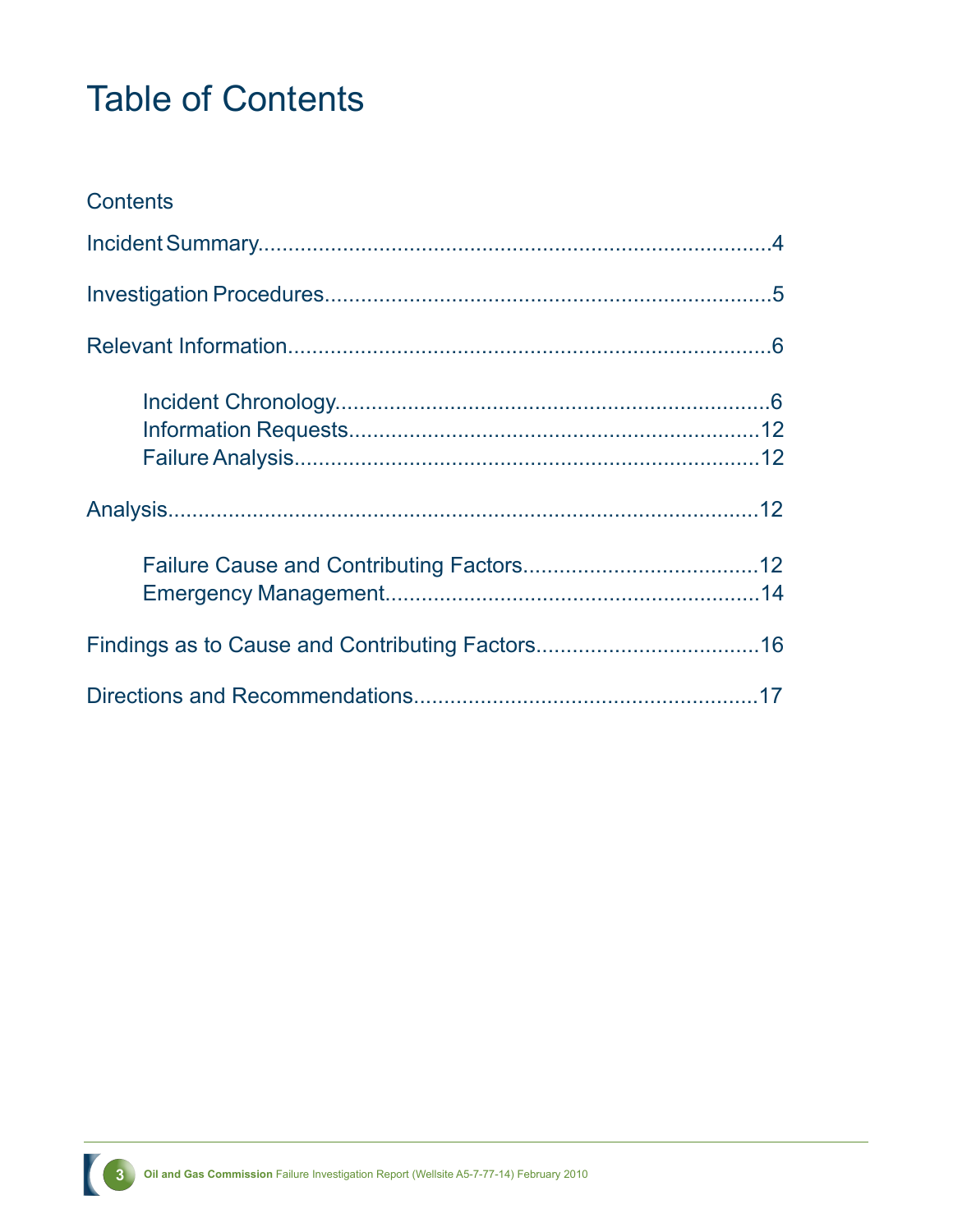#### **Incident Summary**

On the morning of Sunday, November 22, at 8:38 am, an A420 WPL-6 60.3 mm outside diameter (OD) x 11.07 mm wall thickness (WT) double extra strong (XXS) tee failed suddenly at an EnCana wellsite situated at LSD 5 of Section 7 Township 77 Range 14 west of the 6<sup>th</sup> Meridian near Pouce Coupe, British Columbia. Residents near the wellsite reported smelling sewer like odours from as early as approximately 2:30 am and hearing a "jet-like" noise beginning from as early as approximately 4:00 am. These reports indicate that the tee probably developed a leak before the sudden failure at 8:38 am. Figure 1 provides a spatial view of the incident location and surrounding roads.



*Figure 1 – Incident Location*

 At 9:05 am, approximately 22 minutes after the sudden failure, the emergency shutdown (ESD) valve at the well closed automatically but was unable to stop the flow of gas from the failed tee because the ESD was downstream of the failure point. The closure was recorded at the EnCana control room located in Hythe, Alberta. Five minutes later at 9:10 am, the control room received an  $\mathsf{H}_{_2}\mathsf{S}$  alarm and notification of ESD closure at an adjacent well located on the same well pad approximately 25 metres from the leaking well. EnCana began their response to the incident at that time.

EnCana staff arrived near the site at approximately 10:02 am. Two EnCana operators donned personal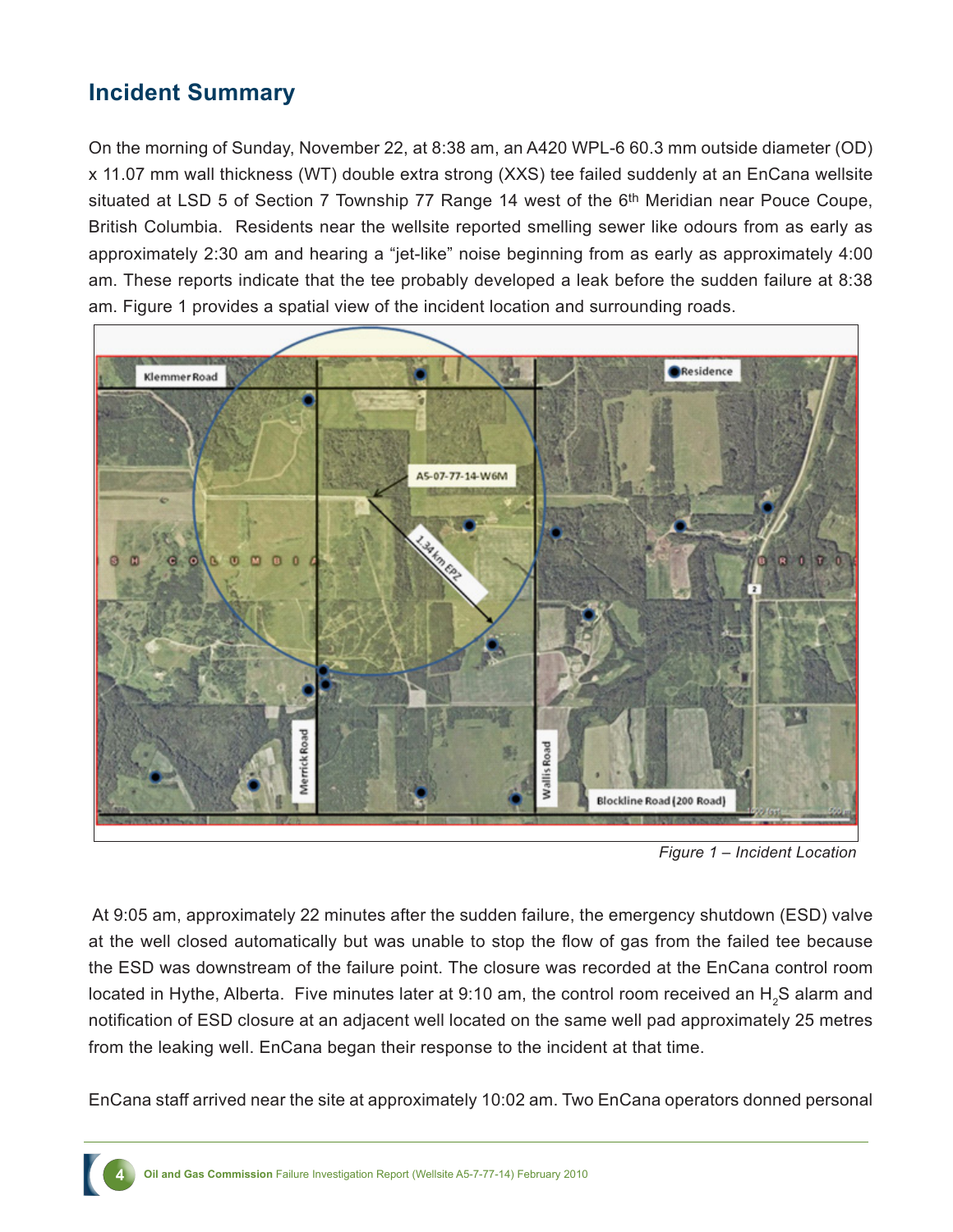protective equipment (PPE) and self contained breathing apparatus (SCBA) and manually closed the well head valves upstream of the failed tee. The well was shut in at approximately 10:45 am. Approximately 30,000 cubic metres of natural gas containing approximately 6200 ppm of  $H_{2}$ S was released between 8:38 am and 10:45 am. Ambient  $\text{H}_{\text{2}}\text{S}$  was measured at 12.82 ppm at the wellsite. EnCana reports the highest concentration of  $\mathsf{H}_2\mathsf{S}$  measured away from the wellsite was approximately 1 ppm.

The tee failed due to internal erosion resulting from abrasion caused by fracture sand suspended in the high velocity gas stream.

Five residences were located within a 1.34 km radius emergency planning zone. A total of 18 residents evacuated the area during the release and mustered at the Tate Creek Community Centre.

#### **Investigation Procedures**

All companies engaged in oil and gas activities in British Columbia are required to report incidents where the safety of persons or the quality of the environment has been placed at risk. The British Columbia Oil and Gas Commission (Commission) receives and reviews these reports and provides regulatory oversight of the follow up response and mitigation by the company.

Certain incidents may prompt a more detailed investigation by the Commission. As a general rule, the Commission may launch an Engineering/Technical Investigation into an incident when the incident:

- Results in significant impacts to the public or other stakeholders;
- May stem from a systemic issue within the company's management systems;
- May identify deficiencies in current practices and procedures within industry;
- May identify opportunities for improvement of processes and procedures within the Commission or within industry;
- Result or may have resulted in serious injury or death; and
- Attracts significant public attention.

The Commission's goals in conducting an Engineering/Technical Investigation are to identify the incident cause and contributing factors. The results of these investigations will be summarized in a publicly accessible report available from the Commission website. By sharing the results and findings of these investigations, the Commission reduces the likelihood of similar events occurring.

Enforcement actions may arise during the course of an investigation but are not the primary purpose.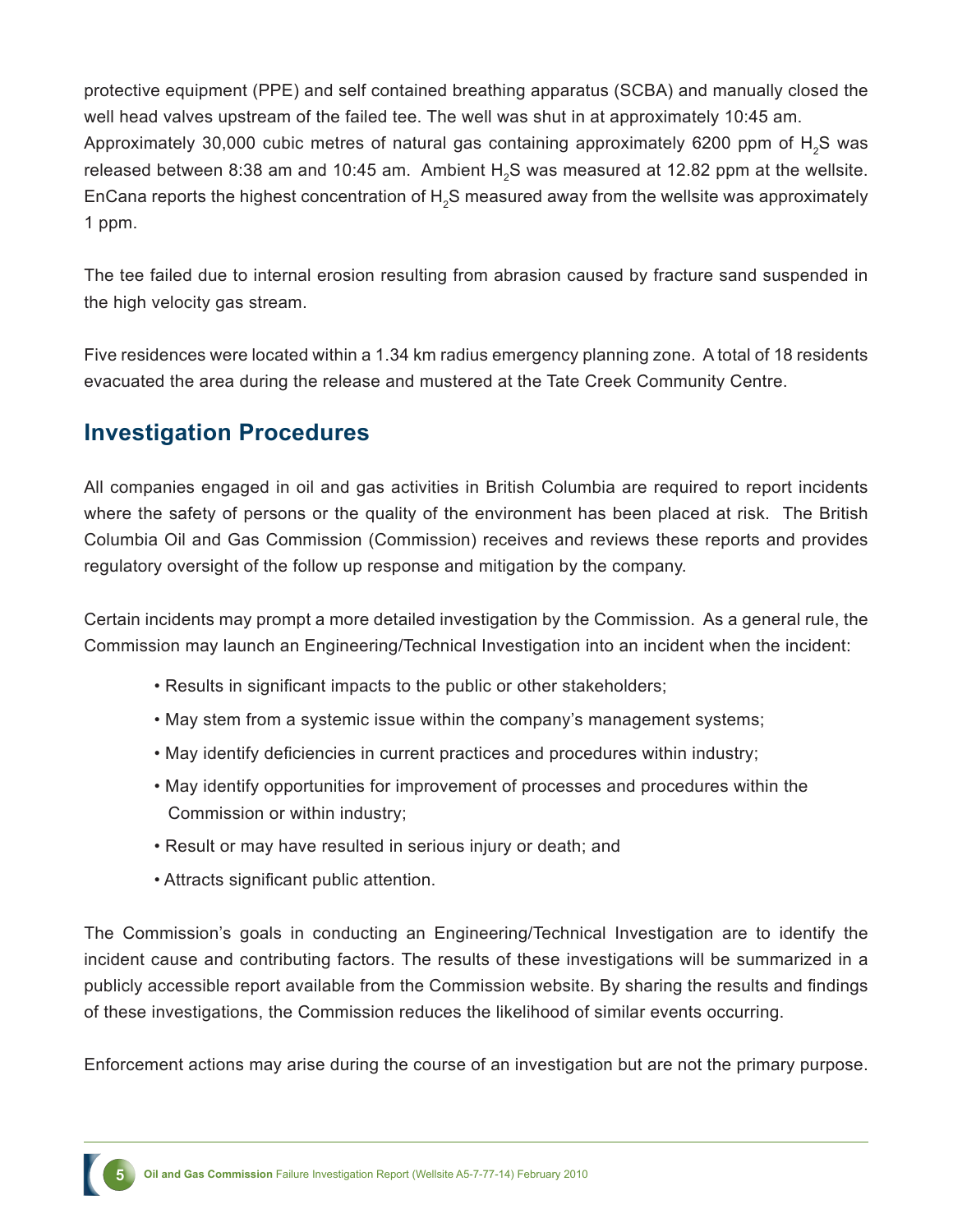#### **Relevant Information**

#### Incident Chronology

The timing of events and the emergency response to the incident is provided in Table 1A and 1B below. All events took place on 22 November 2009. The tables represent an amalgamation of incident data from multiple sources and do not represent the complete incident log.

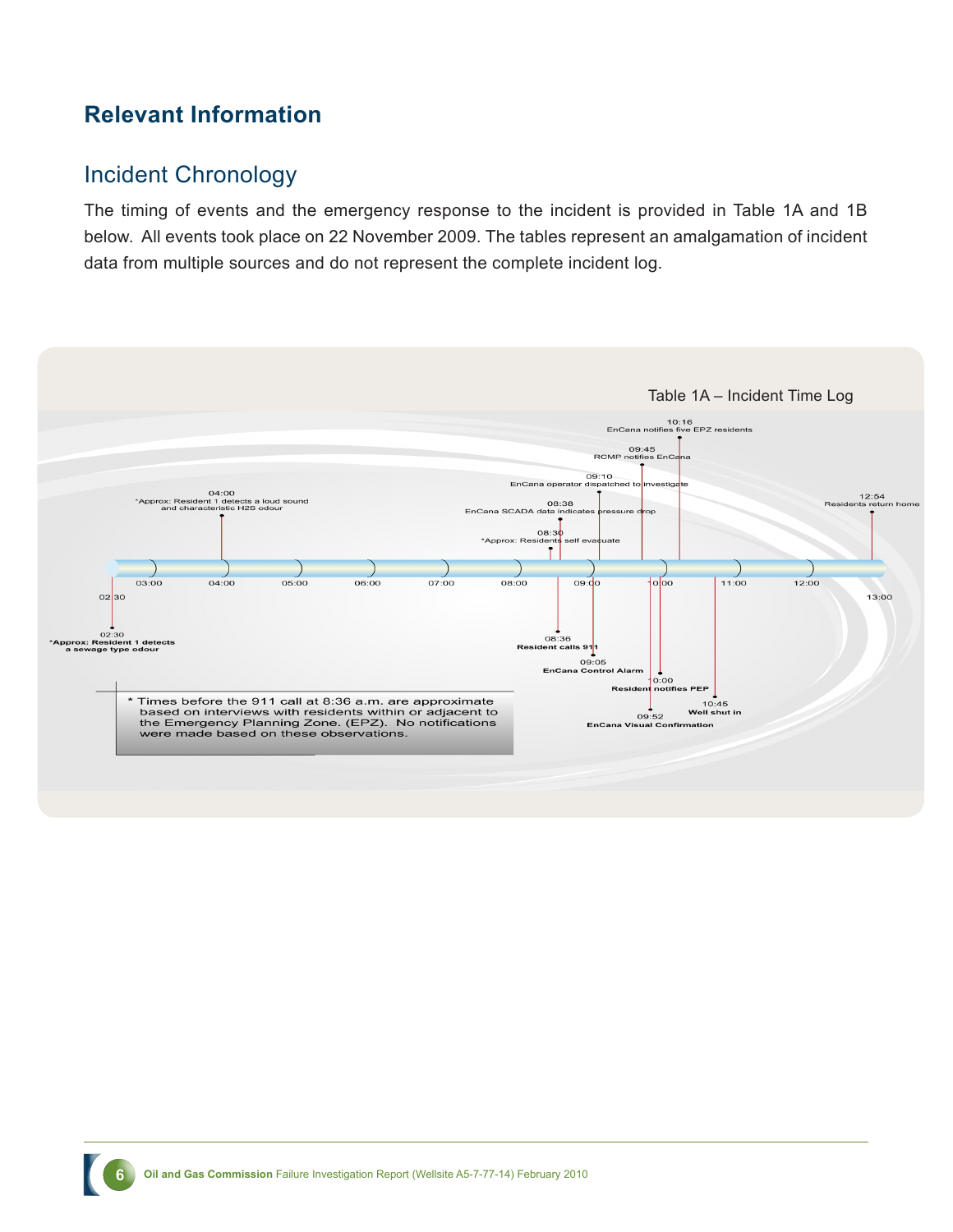Table 1B – Incident Time Log

| Time                 | <b>Detail</b>                                                                                                                                                                                                                                                                                                                                         |
|----------------------|-------------------------------------------------------------------------------------------------------------------------------------------------------------------------------------------------------------------------------------------------------------------------------------------------------------------------------------------------------|
| Approx.<br>$2:30$ AM | A local resident (1) smells what they thought was sewage. The resident did not<br>make any notifications.                                                                                                                                                                                                                                             |
| Approx.<br>3:30 AM   | Resident (1) went outside 3 times to determine source of the smell but was<br>uncertain where the smell could be coming from. The resident did not make any<br>notifications.                                                                                                                                                                         |
| Approx.<br>4:00 AM   | Resident (1) hears a loud roaring sound from inside the house sounding like a jet<br>flying over head. The resident did not make any notifications.                                                                                                                                                                                                   |
| Approx.<br>5:00 AM   | Another local resident (2) outside checking on livestock hears a loud roar but<br>does not detect any odours. The resident does not make any notifications.                                                                                                                                                                                           |
| Approx.<br>7:00 AM   | A local resident (3) out hunting drives up Klemmer Road and can smell<br>gas; assumes some work is being done. The resident does not make any<br>notifications.                                                                                                                                                                                       |
| Approx.<br>8:00 AM   | Resident (2) goes back outside and detects a pungent rotten egg smell and<br>hears a roaring sound, but assumes a company is doing some work. The<br>resident does not make any notifications.                                                                                                                                                        |
| Approx.<br>8:30 AM   | Resident (3) returns to area via Klemmer Road and observes gas cloud and<br>detects strong odours. Advises inhabitants at nearby residence to evacuate.<br>Resident (3) drives through the gas cloud and heads East on Merrick Road and<br>sees the gas coming off the wellsite and parks his pick-up about 300 metres<br>cross wind on Merrick Road. |
| 8:36 AM              | Resident (3) does not have any EnCana emergency numbers and decides to<br>call 911 to report a gas release at an EnCana wellsite.                                                                                                                                                                                                                     |
| 8:38 AM              | Sudden failure of a 60.3 mm Tee at the wellsite (noted on SCADA data for well<br>pressure and flowrate).                                                                                                                                                                                                                                              |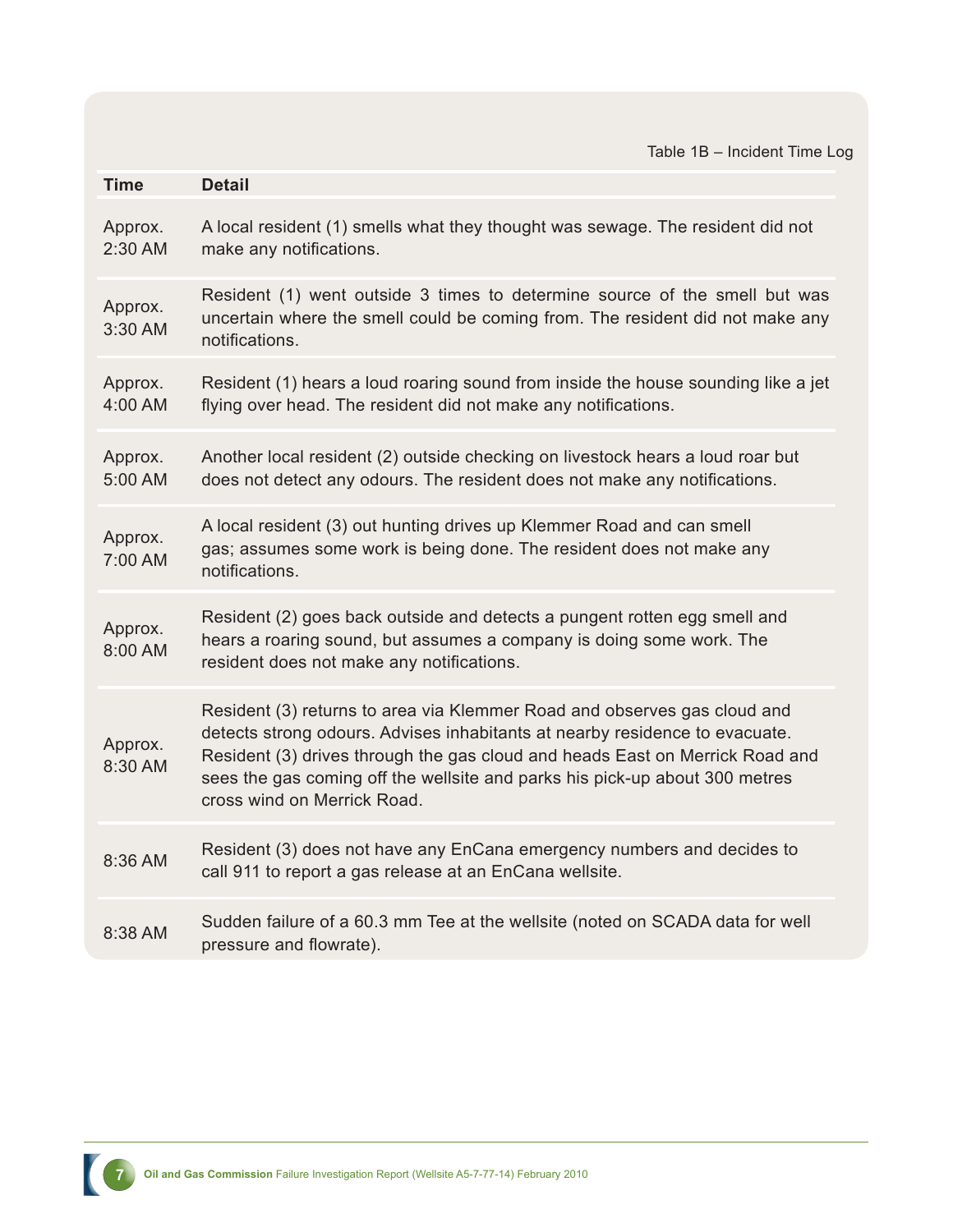| Approx.<br>8:45 AM | Resident (3) contacts wife at home and suggests she start calling all neighbours<br>to evacuate their homes. Resident (3) makes additional notifications to local<br>residents and passersby advising the area is unsafe and instructs Resident (1)<br>to park her pick-up at the junction of Klemmer Road and Wallis Road to restrict<br>access and warn local residents to not drive through that area. Resident (3) then<br>drives to junction of Wallis Road and Blockline Road and parks vehicle to restrict<br>access and wait for more information. |
|--------------------|------------------------------------------------------------------------------------------------------------------------------------------------------------------------------------------------------------------------------------------------------------------------------------------------------------------------------------------------------------------------------------------------------------------------------------------------------------------------------------------------------------------------------------------------------------|
| 9:00 AM            | Resident (1) dials 911 to advise RCMP of a gas release and is transferred to<br>fire service dispatch; resident is instructed to stay at present location until told<br>otherwise. RCMP confirm they have received odour complaints from residents<br>and are on the way.                                                                                                                                                                                                                                                                                  |
| 9:05 AM            | EnCana Control Room receives alarm showing the ESD valve at A5 has<br>closed.                                                                                                                                                                                                                                                                                                                                                                                                                                                                              |
| 9:10 AM            | EnCana control room receives high alarm from adjacent well (A6) confirming<br>ESD at A6 has closed due to H <sub>2</sub> S detection of 12.82 PPM.                                                                                                                                                                                                                                                                                                                                                                                                         |
| 9:10 AM            | EnCana dispatches operator to investigate (Operator 1).                                                                                                                                                                                                                                                                                                                                                                                                                                                                                                    |
| 9:15 AM            | RCMP arrive; then proceed to set up road blocks at 2 separate locations. An<br>industry medic truck arrives at Klemmer Road and Wallis Road and assembles<br>with several others at intersection to await further instructions. Several others<br>arrive at the intersection including a work crew and grader operator.                                                                                                                                                                                                                                    |
| 9:30 AM            | Several residents gathered at the intersection of Wallis Road and Klemmer Road<br>Dawson Creek evacuate including resident (1). Resident (1) states that gas odour<br>was very strong at the highway near Gumbo Gulch Ranch.                                                                                                                                                                                                                                                                                                                               |
| 9:38 AM            | Local EnCana operator (Operator 2) receives a call from a local resident (4)<br>informing him there is a leak.                                                                                                                                                                                                                                                                                                                                                                                                                                             |
| 9:45 AM            | Operator 2 notifies EnCana control room of call. At the same time another local<br>resident (5) arrives at Operator 2's residence to inform him of the leak.                                                                                                                                                                                                                                                                                                                                                                                               |
| 9:45 AM            | RCMP makes first contact with EnCana stating several local residents have<br>phoned in complaining of strong gas odours.                                                                                                                                                                                                                                                                                                                                                                                                                                   |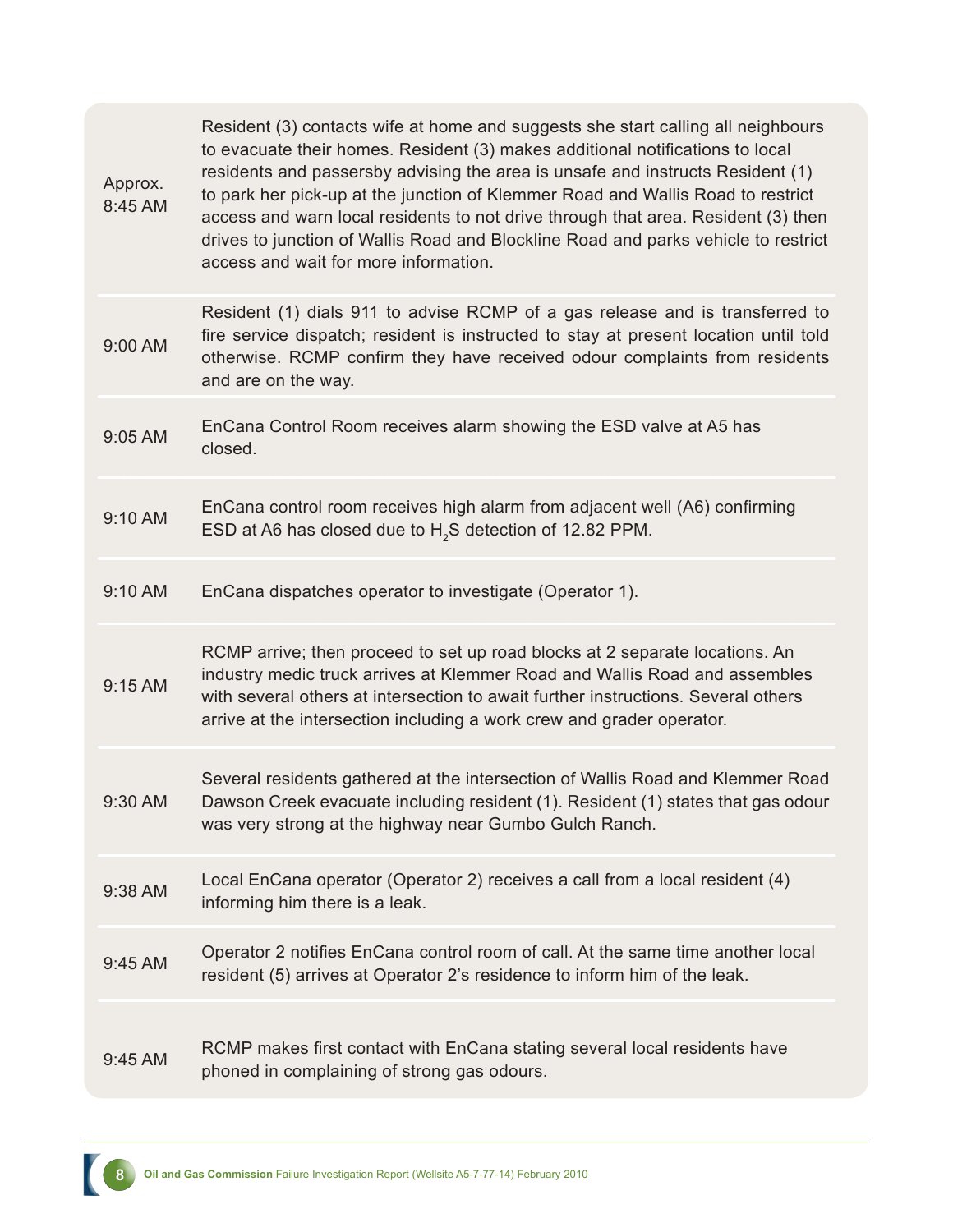| $9:47$ AM         | EnCana control room operator contacts EnCana Operator 3 and dispatches him<br>to the incident.                                                                                                      |
|-------------------|-----------------------------------------------------------------------------------------------------------------------------------------------------------------------------------------------------|
| $9:48 \text{ AM}$ | EnCana Community Relations Advisor receives a call from local resident from<br>SE 18-77-14-W6M and is informed by the resident he is evacuating to Pouce<br>Coupe.                                  |
| $9:50$ AM         | Operator 2 arrives at the junction of Wallis Road and Klemmer Road and meets<br>an EnCana construction foreman there. Operator tests ambient atmosphere with<br>gas monitor and detects no $H_2S$ . |
| $9:50$ AM         | Operator 2 then proceeds to drive slowly down Klemmer Road with window open<br>and gas detector on. No H <sub>2</sub> S detected.                                                                   |
| $9:52$ AM         | Operator 1 requests assistance from another Operator (Operator 4). Operator 3<br>observes gas plume from A5 well at this time.                                                                      |
| 9:53 AM           | Operator 3 confirms leak and proceeds to nearby compressor station to get an<br>ignition kit.                                                                                                       |
| $9:57$ AM         | RCMP notifies EnCana that a resident (5) on Merrick Road has contacted the<br>RCMP with an odour complaint.                                                                                         |
| 10:00 AM          | Operator 1 reports the leak is visible from Blockline Road. He requests that the<br>wells and the 05-07 Block Valve be shut in.                                                                     |
| 10:00 AM          | Local resident (6) phones Provincial Emergency Program (PEP) to report gas<br>leak. PEP classifies as Level 1 and assigns incident #902235.                                                         |
| 10:00 AM          | EnCana Community Relations Advisor reports leak to EnCana control room.<br>EnCana senior management notified.                                                                                       |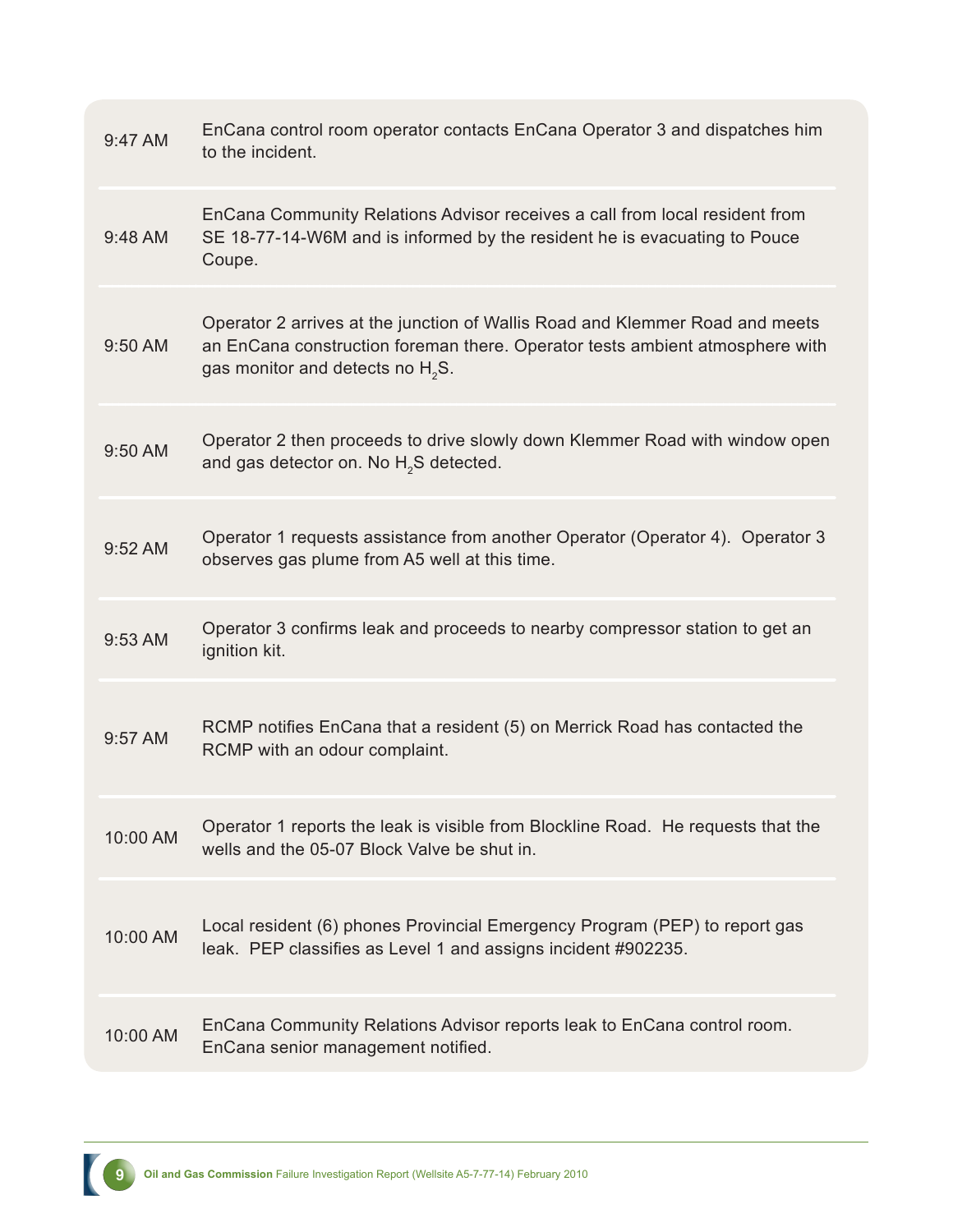| 10:02 AM | Operators 1, 2 and 4 arrive near the incident but cannot approach due to<br>ongoing gas release.                                                                                                         |
|----------|----------------------------------------------------------------------------------------------------------------------------------------------------------------------------------------------------------|
| 10:05 AM | PEP places call to Commission Emergency Officer and MOE codes incident as a<br>Code 1 Provincial.                                                                                                        |
| 10:06 AM | Operator 4 advised by local resident (3) that residents north of the incident site<br>have evacuated and gathered at the intersection of Wallis Road and Klemmer<br>Road.                                |
| 10:06 AM | Operators 1, 2 and 3 determine a need to physically enter the site using SCBA's<br>to stop the flow of gas. Operators 1 and 3 will enter the site under observation<br>from Operator 2.                  |
| 10:07 AM | EnCana classifies incident as a Level 1 Emergency.                                                                                                                                                       |
| 10:10 AM | Operators 1 and 3 attempt to shut in the A5 well. They get within 25 metres and<br>can see that the tee has failed upstream of the ESD.                                                                  |
| 10:15 AM | Operator 4 meets with residents gathered at the intersection of Wallis Road<br>and Klemmer Road. Advises residents to proceed to Tomslake hall. EnCana<br>personnel man the roadblock at this location.  |
| 10:16 AM | EnCana identifies five residences within the 1.34 km emergency planning<br>zone (EPZ) and initiates contact with all residents advising them that they may<br>evacuate voluntarily to the Tomslake hall. |
| 10:20 AM | Operator 1 and 3 evacuate the site due to problems with one of the SCBA's.<br>Operator 5 arrives at site.                                                                                                |
| 10:30 AM | EnCana provides a situation update to the RCMP.                                                                                                                                                          |

**10** Oil and Gas Commission Failure Investigation Report (Wellsite A5-7-77-14) February 2010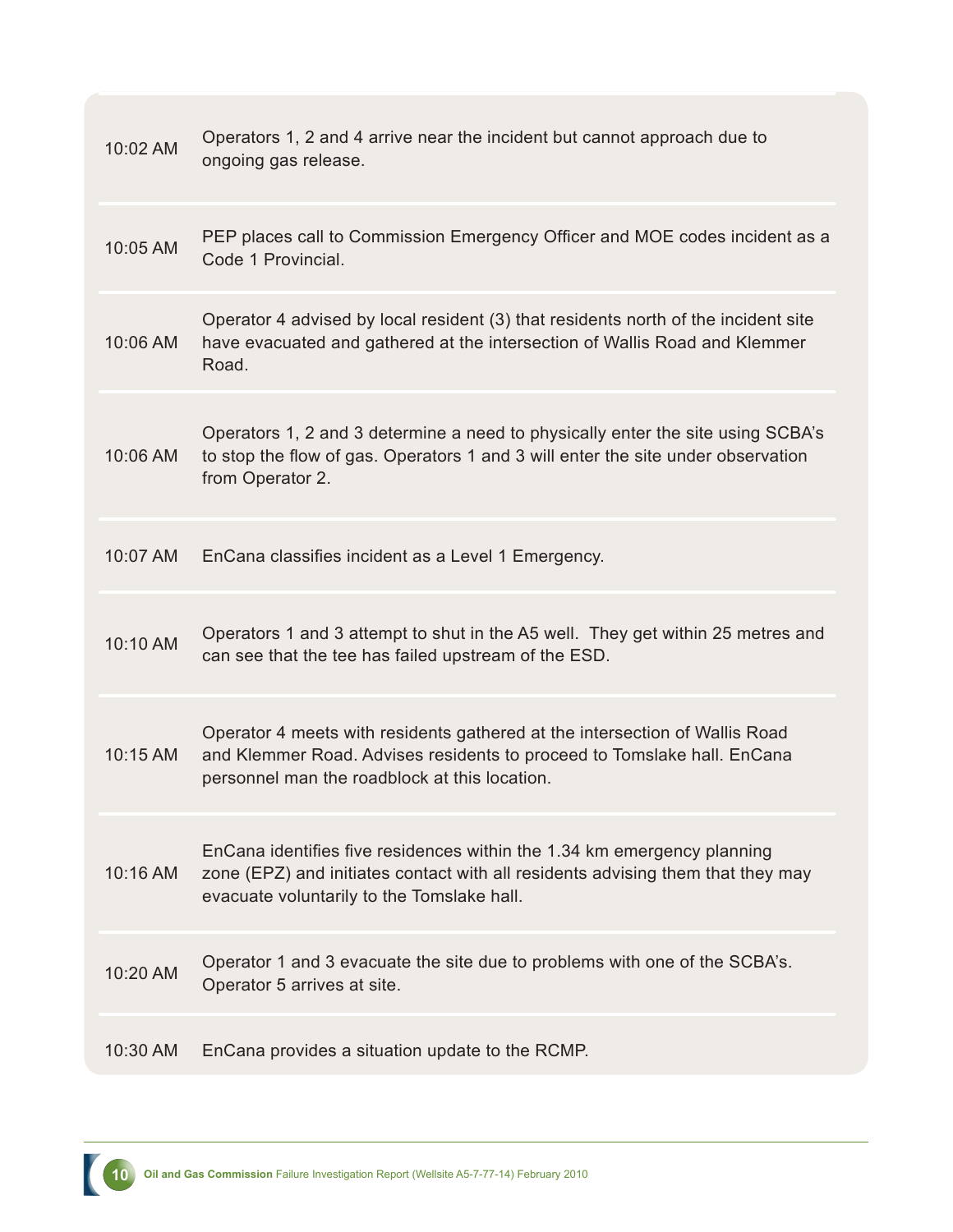| 10:35 AM             | Operator 4 drives to the five residences within the EPZ to confirm evacuation.                      |
|----------------------|-----------------------------------------------------------------------------------------------------|
| 10:42 AM             | EnCana notifies Ministry of Energy, Mines, Minerals and Petroleum Resources<br>(MEMPR) of incident. |
| 10:45 AM             | Operators 3 and 5 successfully shut in well.                                                        |
| 10:45 AM             | Evacuation reception centre opened at Tate Creek Community Centre in<br>Tomslake.                   |
| 10:49 AM             | EnCana notifies PEP to report incident.                                                             |
| 10:55 AM             | EnCana provides a situation update to the RCMP.                                                     |
| 11:00 AM             | Commission Inspector contacts EnCana to receive additional information.                             |
| 11:13 AM             | EnCana provides an e-mail situation update to senior MEMPR officials.                               |
| 12:30 to<br>12:33 PM | Peace River Regional District notified, mayor of Dawson Creek notified.                             |
| 12:54 PM             | Residents advised they may return to their residences.                                              |

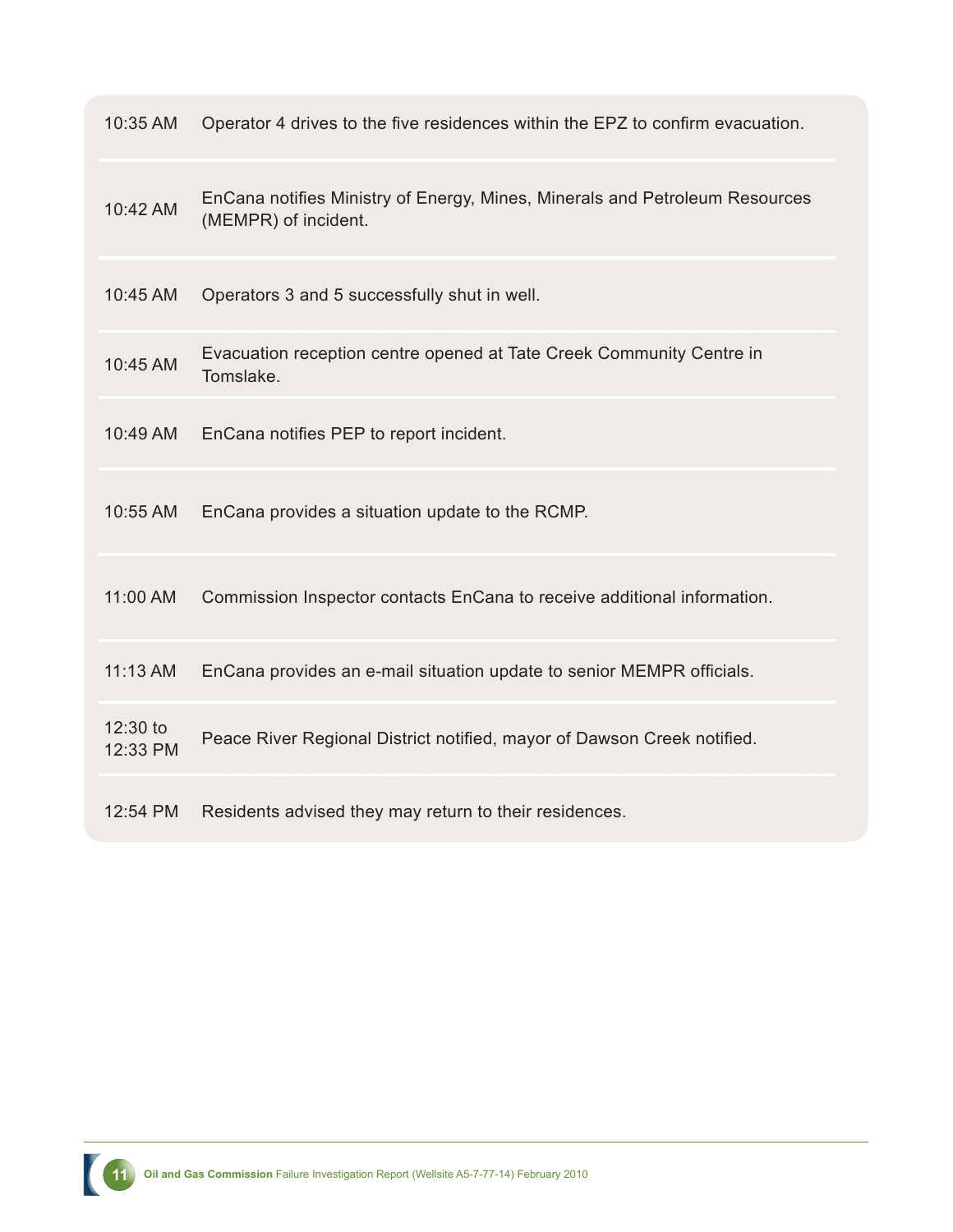#### Information Requests

On 2 December 2009, Commission employees met with EnCana and reviewed a formal request for information (Information Requests or IR's) pertaining to the incident.

The IR's were separated into two areas:

- Failure analysis in order to determine the root cause of the failure as well as the contributing factors, and
- Emergency management and response in order to assess the adequacy and effectiveness of EnCana's emergency preparedness and response.

#### Failure Analysis

The site was secured immediately after the flow of gas from the failed tee was stopped. Commission investigators visited the site on 22 November and again on 23 November to obtain evidence and gather information pertinent to the investigation of the failure cause and contributing factors. The failed piping was removed from the site and sent to CORRMAT (C&M Engineering Limited) for analysis.

The failure report from CORRMAT was completed on 09 December 2009 and concluded that the cause of failure of the tee was erosion due to sand in the production flow path.

### **Analysis**

#### Failure Cause and Contributing Factors

The following observations and statements are based on a review of the evidence:

- The failed piping consisting of the failed tee (60.3 mm x 11.07 mm XXS A420-WPL6 tee) and the downstream elbow (see figure 2 on next page) exhibited significant internal erosion;
- A significant amount of sand was recovered from the failed piping and determined to be sand injected into the gas producing formation during fracture operations at this location;
- The primary flow of produced gas at A5 is from the production tubing with secondary production flow from the well casing;
- The clean-up flow for the A5 well was 4.6 days the average time for clean-up flow for similar EnCana wells is 9 days;
- EnCana determines a well to be clean when the sand concentration produced over a 24 hour period is 0.5% or less by volume – the A5 well clean-up did not achieve this result;
- The fracture program for the A5 well anticipated the use of 7 sand plugs to achieve 8 fractures. Due to complications during fracture operations, an additional 6 sand plugs were required for a total of 13 sand plugs during fracturing operations;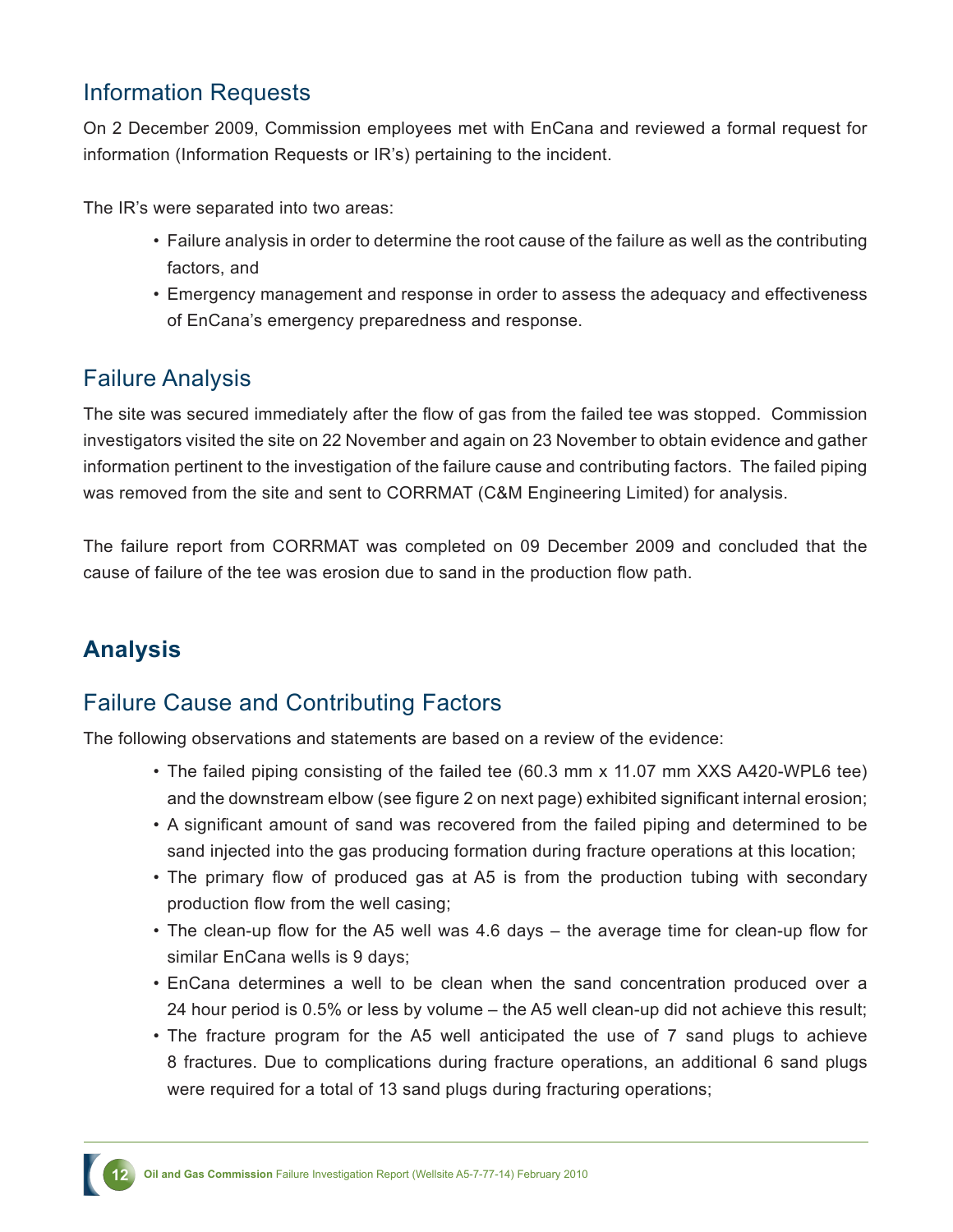

*Figure 2 – Photograph of Eroded Tee*

- $H_2$ S detection at the A5 well, located on the well choke and on the meter skid, was set to alarm at 5 ppm and to activate the ESD at 10 ppm;
- The pressure and flow data for the A5 well immediately prior to the sudden failure of the tee at 8:38 AM shows a steady decline in casing pressure, tubing pressure and flow rate – a comparison of flow data from this location to similar wells shows similarities in flow characteristics;
- The well was started on 21 November 2008 and drilled to a total vertical depth of 4,148.3 metres;
- The well was placed in production on 30 March 2009 with a tested  $H_2S$  concentration of 8300 ppm, at the time of failure the concentration measured 6200 ppm. Flow through the permanent meter run began on 15 October 2009;
- 119 wells operated by EnCana were shut in following the failure pending ultrasonic evaluation of piping to confirm suitability for continued operation in light of potential internal erosion;
- Approximately 30,000 cubic metres of natural gas containing approximately 6200 ppm  $\mathsf{H}_{_2}\mathsf{S}$ was released to atmosphere during the incident;
- The ESD at the wellsite failed to control the flow of gas at the failure point as it was situated downstream of the failed tee.

**13 Oil and Gas Commission** Failure Investigation Report (Wellsite A5-7-77-14) February 2010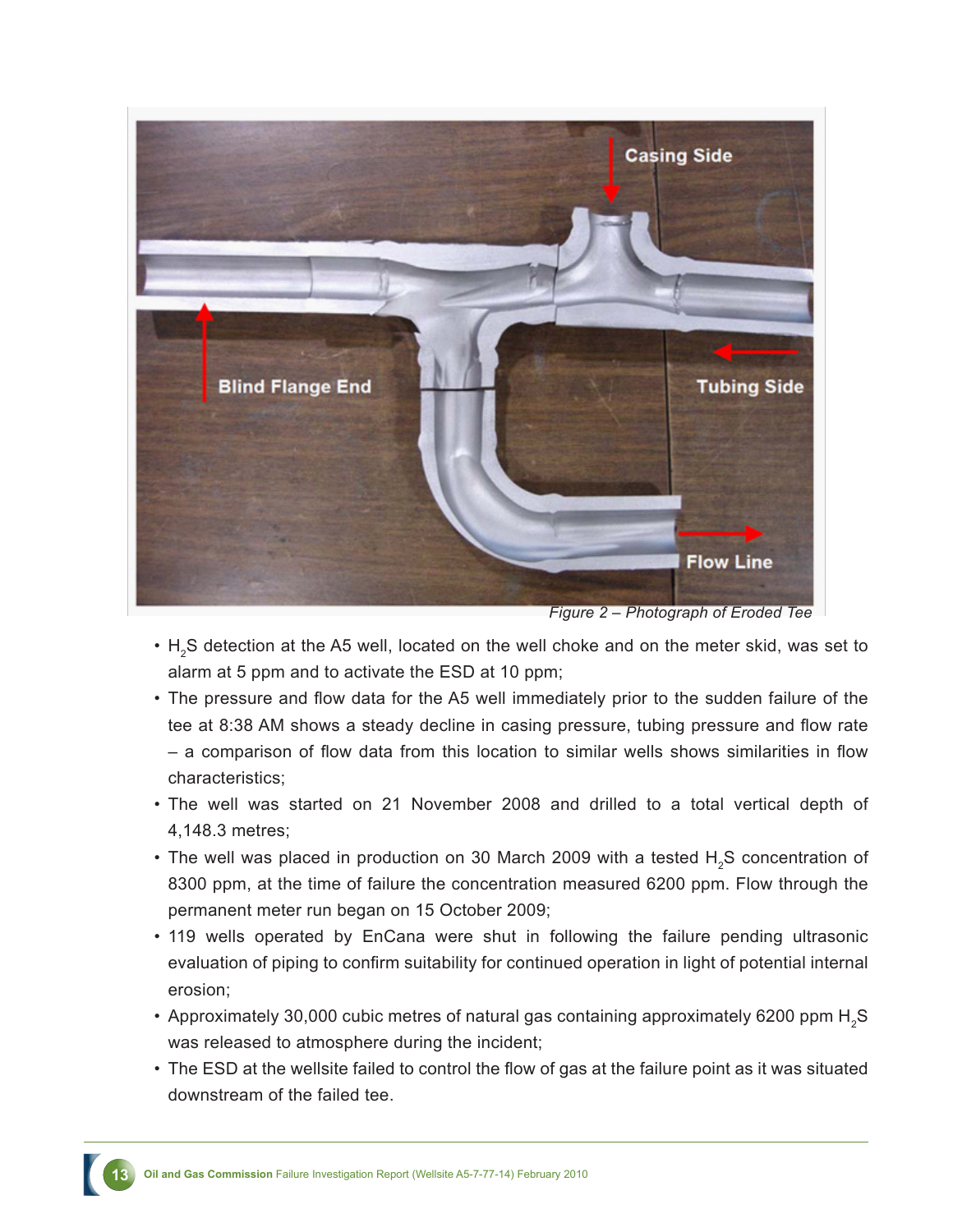Based on the preceding observations and statements, the Commission has determined the root cause of the piping failure which occurred the morning of 22 November 2009 at the EnCana well A05-07- 077-14-W6M was internal erosion of the wall of the 60.3 mm x 11.07 mm XXS tee caused by flowing fracture sand suspended in the gas stream.

Factors contributing to the failure at this location include the failure by EnCana to follow established procedures for well clean-up monitoring of sand concentrations. In addition, EnCana's monitoring equipment at the site did not provide any notification to the control operator until 9:05 am – 27 minutes after the sudden failure of the tee at 8:38 AM. The flow and pressure data used to determine the approximate time of the sudden failure of the tee was not incorporated in EnCana's leak detection system for this wellsite at the time of the failure.

The location of the ESD downstream of the failure point did not enable remote or automated shut-in of the failed piping.

The frequency of non-destructive inspection of wellsite piping did not address the hazards presented by internal erosion at this location. Production erosion assessments were to be conducted after erosion of the choke required maintenance under the direction of EnCana's Facility Asset Management team.

#### Emergency Management

The following observations and statements have been made following a review of the incident logs and the responses to the information requests made by the Commission:

- At least three separate residents in the immediate vicinity of the site suspected there was a problem based on observations between 2:30 AM and 8:36 AM;
- Residents began self evacuation at approximately 8:30 AM;
- RCMP were dispatched following the 911 notification made by a resident at 8:36 AM EnCana was not immediately notified;
- EnCana received first alarm at 9:05 AM and dispatched operator to investigate at 9:10 AM;
- EnCana operator visually confirms leak at 9:52 AM;
- EnCana evacuation notifications were initiated at 10:16 AM, 24 minutes after visual confirmation of the gas leak and 71 minutes after  ${\sf H}_{_2}$ S triggered the alarms;
- The PEP was alerted by a resident at 10:00 AM and the event was classified as a Level 1 emergency; PEP was notified by EnCana at 10:49 AM;
- The response time from alarm notification at 9:05 AM to visual confirmation of the leak by EnCana personnel at 9:52 AM was 47 minutes;
- Initial attempts to shut in the well at 10:10 AM were halted when the SCBA of one of the operators malfunctioned;
- EnCana's incident log shows no external notifications were made to affected agencies or government departments prior to the 10:42 AM notification to MEMPR;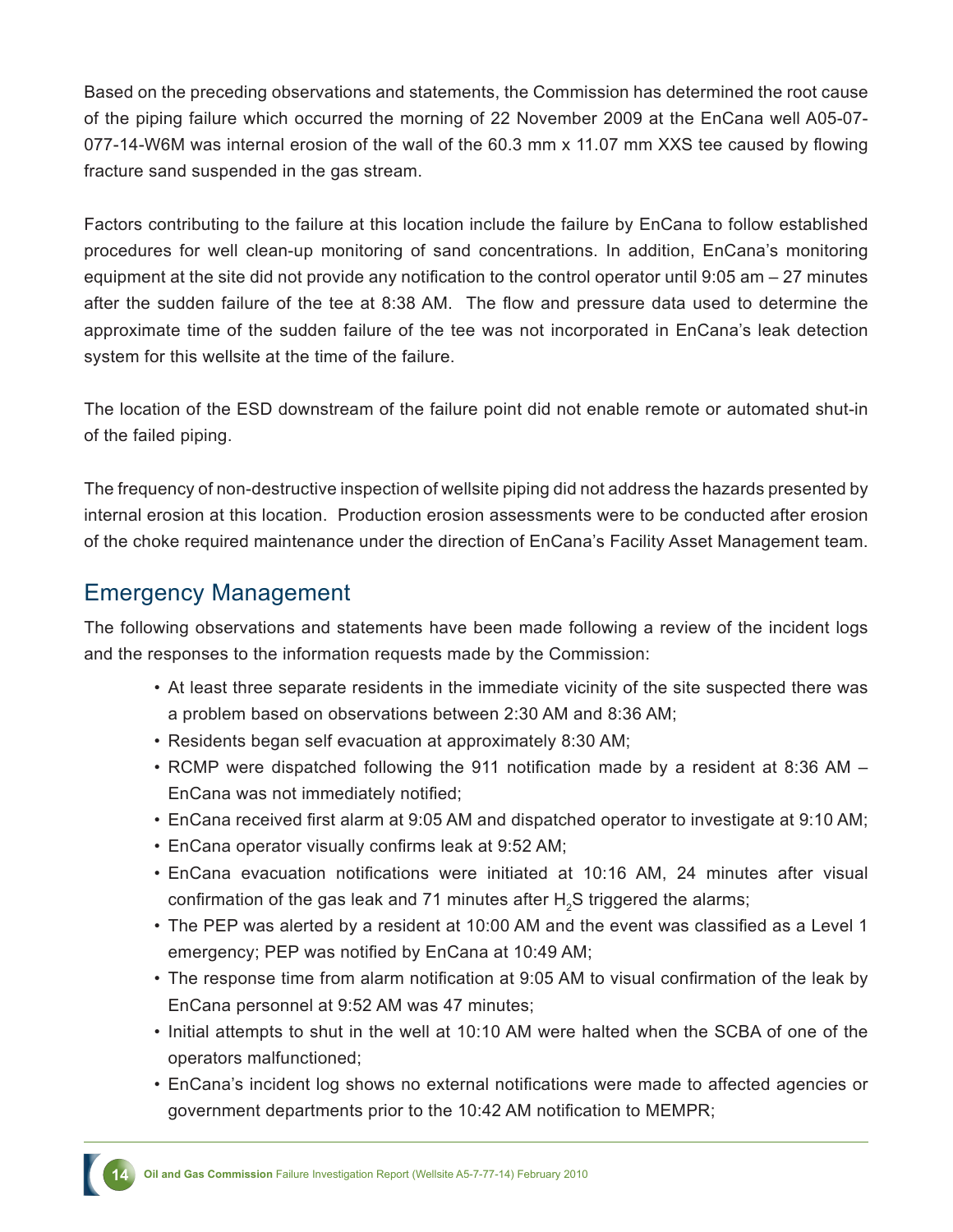- Incident was classified as Level 1; however, some elements of Level 2 emergency action plan were initiated;
- Emergency Response Plan used by EnCana was not updated with the current information for gas analyses data and EPZ calculations.

Based on the preceding observations and statements, the Commission has determined that EnCana's response to this incident did not entirely conform to their Emergency Response Plan. Specifically, the Commission notes that the flow of information within EnCana during the event was effective but delays in external notifications reduced the overall effectiveness of the response. EnCana's notification to PEP took place at 10:49 AM - 57 minutes after visual confirmation of the leak. Notification of PEP and the Commission is the second step in EnCana's Grande Prairie Area Emergency Response Plan. Subsection 38(2) of the Drilling and Production Regulations requires companies to provide a verbal report to the Commission immediately when a well is flowing uncontrolled. Notification to PEP equates to notification to the Commission through established reporting protocols.

When interviewed by the Commission investigation team, residents in the immediate vicinity of the site indicated that they had little understanding of the contents of the Public Information Package provided to them by EnCana. This may be a contributing factor in the delay in reporting a suspected incident to authorities.

EnCana did not review the emergency planning zone to identify residents who may require contact until after visually confirming the leak at 9:52 AM and did not begin resident notifications until 10:16 AM – 71 minutes after the first alarm at 9:05 AM. Communication took place between the EnCana and the residents gathered at the intersection of Wallis Road and Klemmer Road at 10:15 AM. The Commission notes that it would be impractical for EnCana to notify residents or prepare for evacuation upon receipt of every alarm. However, in this instance there were indications of an active gas release available to EnCana prior to the 9:52 AM visual confirmation of the leak.

During the management of the event, some local residents indicated they were uncertain as to who was representing EnCana at the intersection of Klemmer Road and Wallis Road. Residents have stated that EnCana trucks responding to the incident were unmarked.

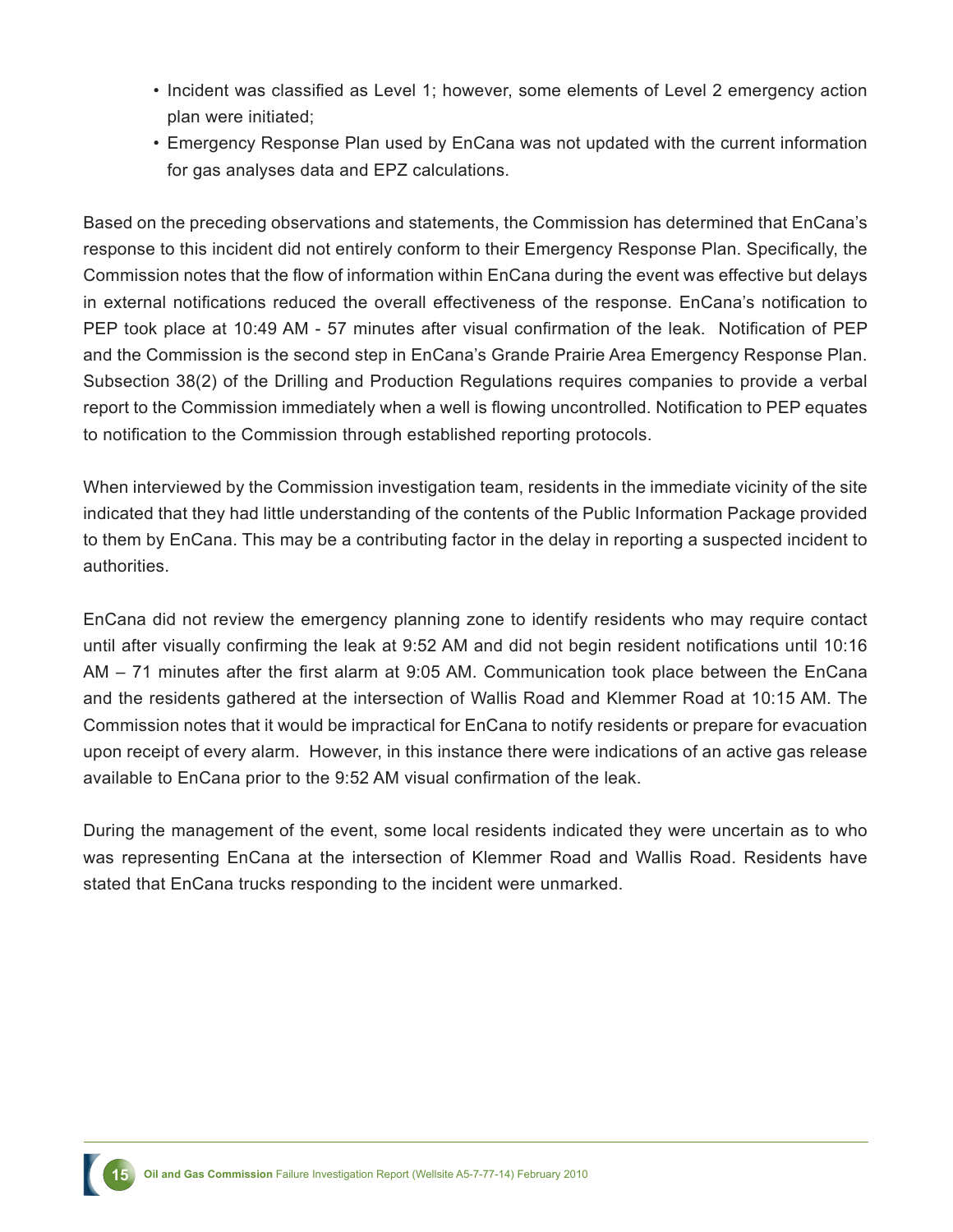#### **Findings as to Cause and Contributing Factors**

- 1. The 22 November 2009 failure of the A420 WPL-6 60.3 mm outside diameter (OD) x 11.07 mm wall thickness (WT) (XXS) tee at A5-7-77-14-W6M was caused by internal erosion of the wall resulting from flowing fracture sand suspended in the gas stream.
- 2. EnCana's established criterion for sand recovery was not followed during the well clean-up at this location and did not effectively limit the amount of sand available for flow within the gas stream.
- 3. EnCana's Public Information Package did not achieve the desired results regarding notification to EnCana in the event of odour detection. Residents suspected a release was occurring (through odour detection or noise) as early as 2:30 AM but did not make any notification to EnCana until 9:38 AM. The Public Information Package is intended to get residents to call EnCana immediately if they think they smell  $\mathsf{H}_{_2}\mathsf{S}.$
- 4. Leak detection and emergency isolation at the site did not achieve timely detection of the leak or control of the escaping gas. SCADA information indicates a significant gas release occurred with the sudden failure of the tee at 8:38 AM. Gas flowed uncontrolled from the well head for approximately 27 minutes before the first alarm was detected at 9:05 AM – the automated closure of the emergency shutdown valve at the A5 well.
- 5. EnCana's response did not entirely conform to their emergency response plan. No notification to the BC Government was made prior to 10:42 AM.
- 6. There was no coordination between the RCMP and EnCana prior to the RCMP's odour notification to EnCana at 9:45 AM. The first call to 911 was made at 8:36 AM by a resident.
- 7. EnCana's integrity management program did not effectively mitigate the hazard of internal erosion. EnCana's procedure for internal erosion monitoring at this site was based on erosion of the choke. Piping inspection would be triggered by replacement of the choke. In this instance, the piping failed before any inspection of the piping was conducted.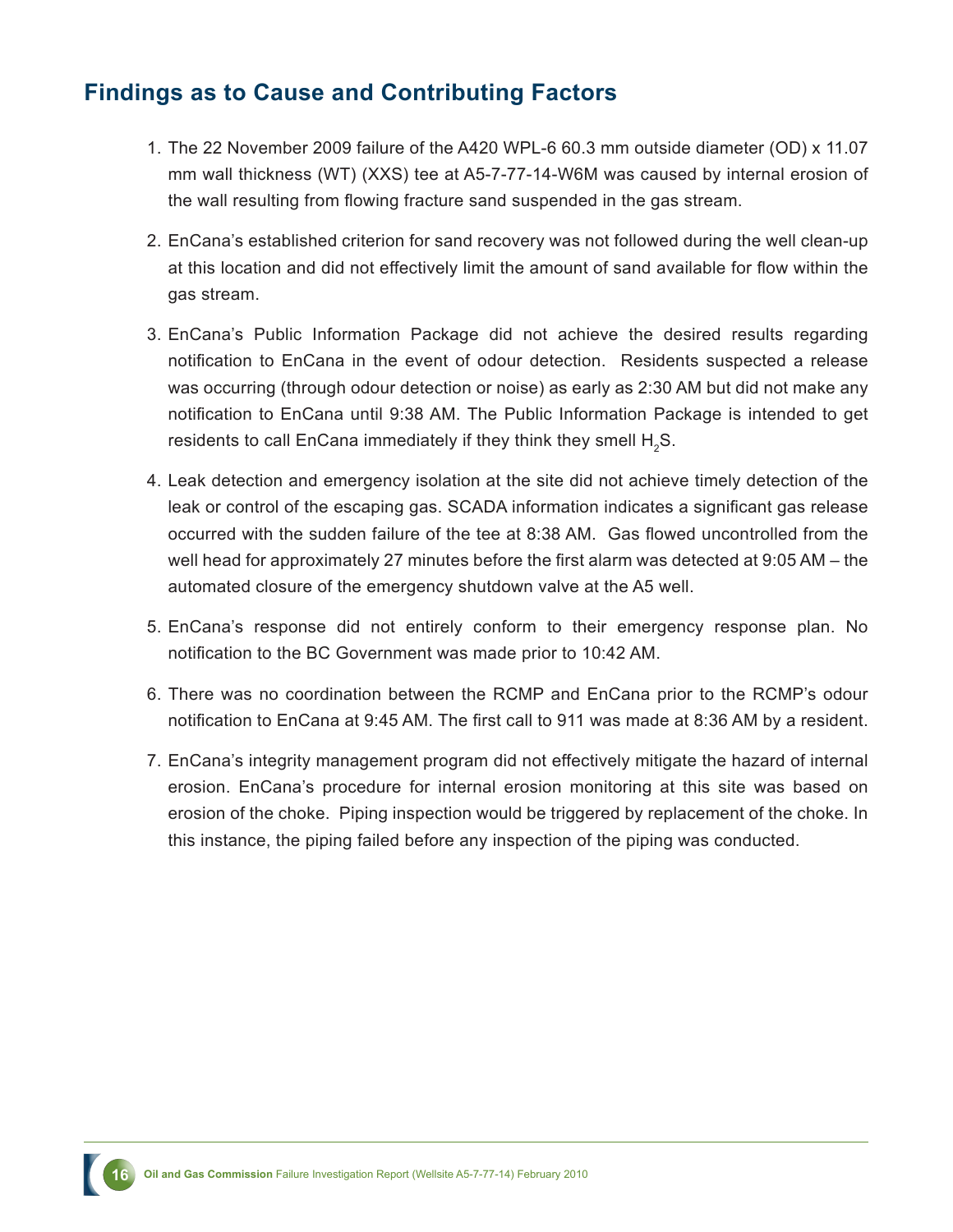#### **Preliminary Directions and Recommendations**

- 1. EnCana shall place emergency shutdown (ESD) valves immediately adjacent to (within one metre of) the wellhead at all wellsites within British Columbia where internal abrasion from sand returns may present a hazard. At these locations, bends between the wellhead and the ESD valves are not permitted. EnCana shall review the location of ESD valves at all existing wells within British Columbia and shall file with the Commission a plan for the necessary modifications. The plan shall be filed with the Commission for approval on or before 30 May 2010.
- 2. On or before 31 March 2010, EnCana shall provide the Commission with a detailed report summarizing the remedial actions and modifications made to facilities and piping based on their internal investigation of the 22 November incident.
- 3. On or before 30 May 2010, EnCana will submit to the Commission a report on all wellsites within British Columbia where well control and isolation is dependent on ambient  ${\sf H}_{_2}$ S measurement. The report shall include recommendations for additional controls and monitoring at all locations where a well is located within three kilometres of a residence.
- 4. On or before 31 March 2010, EnCana will develop and file with the Commission internal requirements and standards for leak detection and isolation for all EnCana wellsites within British Columbia.
- 5. EnCana will include a review of this incident report in all emergency response training for EnCana employees and contractors within British Columbia conducted during the period from 31 March 2010 to 31 December 2012. The first review of the incident report with EnCana staff shall take place on or before 31 March 2010. EnCana shall inform the Commission of the date, time and location one week in advance of the review and shall provide time at the review for presentation by the Commission.

The review shall include:

- a. A review of the event log for the incident with specific focus on the time taken to detect and respond, external notifications, public information, evacuation and coordination with RCMP and other agencies;
- b. A review and discussion on the findings and recommendations; and
- c. A review and discussion on these recommendations and directions and the current status of EnCana's response.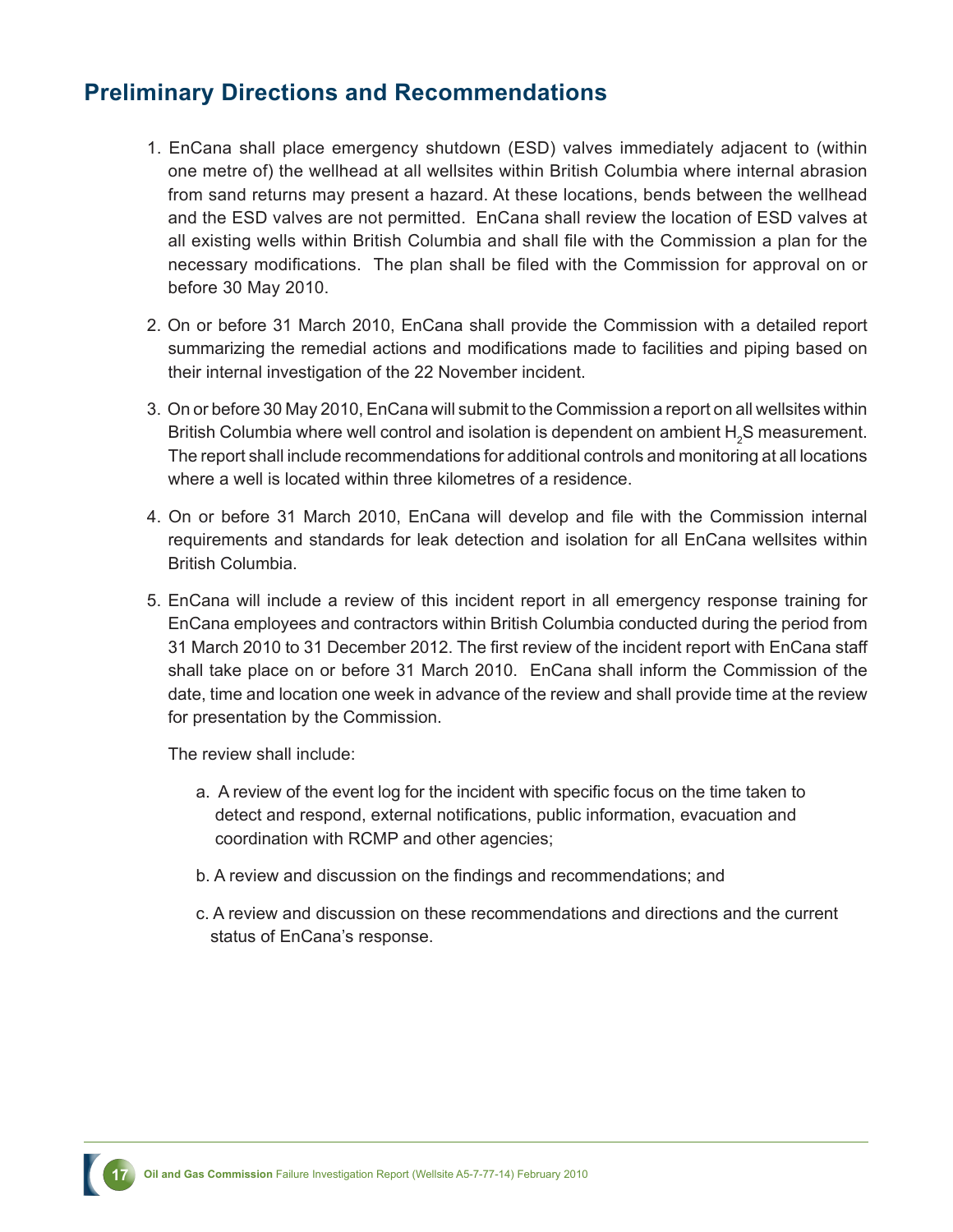- 6. EnCana will provide to the Commission an evaluation of all well clean-ups performed in British Columbia from January 01, 2009 to the present and shall identify any wells where clean-up criteria established under Direction 12 were not met. EnCana shall submit to the Commission by 30 April 2010 a comprehensive plan for the evaluation and ongoing integrity management of those wellsites.
- 7. EnCana will develop information for residents in the vicinity of the 22 November incident to include  $H_2$ S and emergency contact procedures awareness.
- 8. EnCana will report in written form on a quarterly basis beginning 31 March 2010 to the Chief Engineer of the Commission on the status of EnCana`s implementation of these recommendations and directions. Such reporting shall continue subject to the discretion of the Chief Engineer.
- 9. EnCana will review their public information program and shall make modifications as necessary to improve public understanding of the contents. In addition, EnCana shall develop a methodology for the assessment of the effectiveness of their public information program and shall evaluate the effectiveness of the program on an annual basis. The results of the annual evaluation shall be shared with the Commission.
- 10. EnCana shall modify all public communication documents to clearly identify the Commission's 24 hour emergency and complaint contact information. Such documents shall encourage residents to call PEP immediately if they suspect a leak.
- 11. EnCana shall develop a regulatory training and awareness program for all employees, contractors and emergency response officials working for EnCana within British Columbia. The program shall include a description of the Commission's role and regulatory authority as well as emergency contact information.
- 12. EnCana will conduct a detailed review of their well clean-up procedures and sand recovery criterion and shall present to the Commission their procedures and criteria on 31 March 2010.